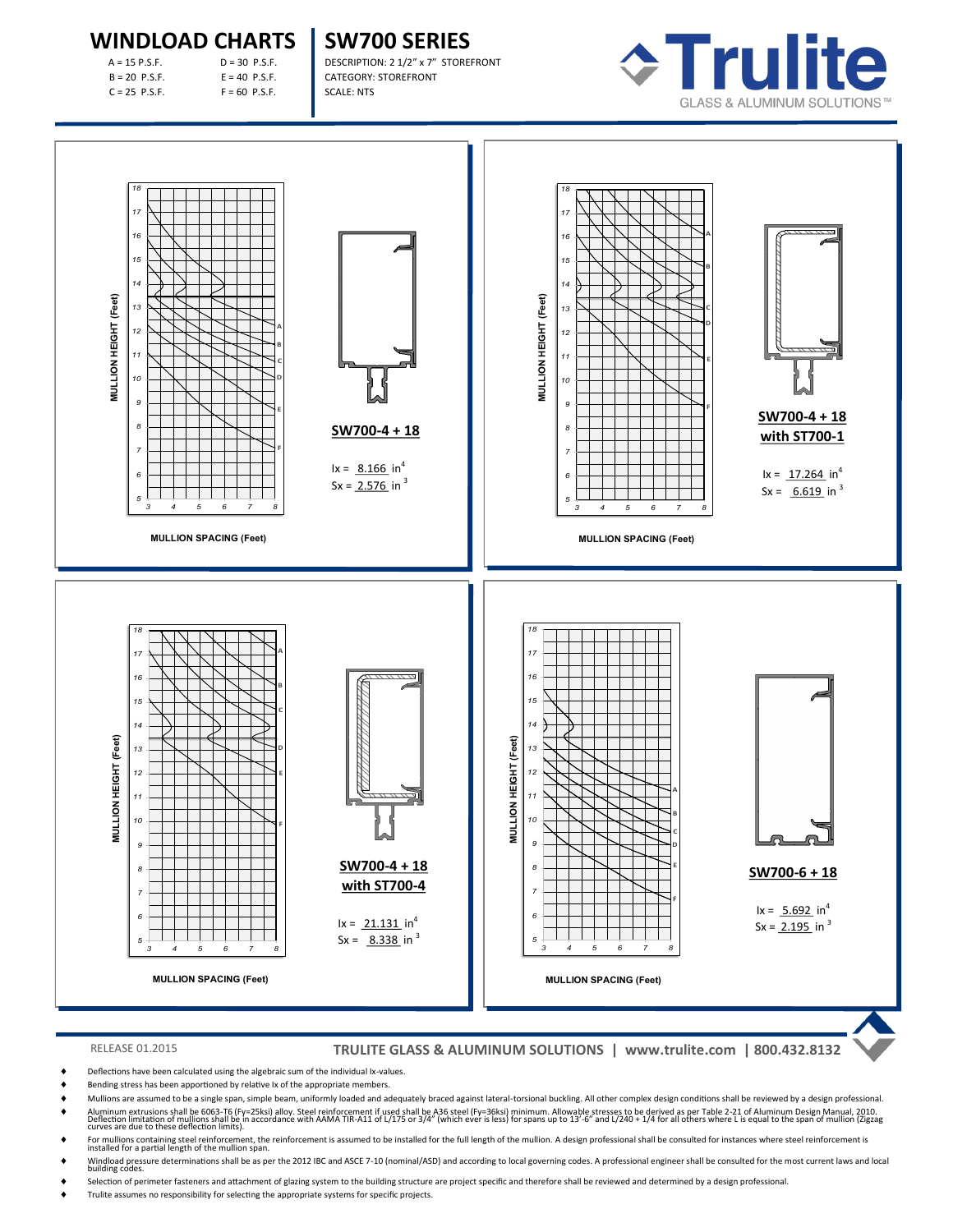# **WINDLOAD CHARTS**

| $A = 15 P.S.F.$ |  |
|-----------------|--|
| $B = 20$ P.S.F. |  |
| $C = 25$ P.S.F. |  |

 $D = 30$  P.S.F.  $E = 40$  P.S.F.  $F = 60$  P.S.F.

**SW700 SERIES** DESCRIPTION: 2 1/2" x 7" STOREFRONT CATEGORY: STOREFRONT

SCALE: NTS





### RELEASE 01.2015 **TRULITE GLASS & ALUMINUM SOLUTIONS | www.trulite.com | 800.432.8132**

- Deflections have been calculated using the algebraic sum of the individual Ix-values.
- Bending stress has been apportioned by relative Ix of the appropriate members.
- Mullions are assumed to be a single span, simple beam, uniformly loaded and adequately braced against lateral-torsional buckling. All other complex design conditions shall be reviewed by a design professional.
- ♦ Aluminum extrusions shall be 6063-T6 (Fy=25ksi) alloy. Steel reinforcement if used shall be A36 steel (Fy=36ksi) minimum. Allowable stresses to be derived as per Table 2-21 of Aluminum Design Manual, 2010.<br>Deflection li
- ♦ For mullions containing steel reinforcement, the reinforcement is assumed to be installed for the full length of the mullion. A design professional shall be consulted for instances where steel reinforcement is installed
- ♦ Windload pressure determinations shall be as per the 2012 IBC and ASCE 7-10 (nominal/ASD) and according to local governing codes. A professional engineer shall be consulted for the most current laws and local<br>building c
- Selection of perimeter fasteners and attachment of glazing system to the building structure are project specific and therefore shall be reviewed and determined by a design professional.
-